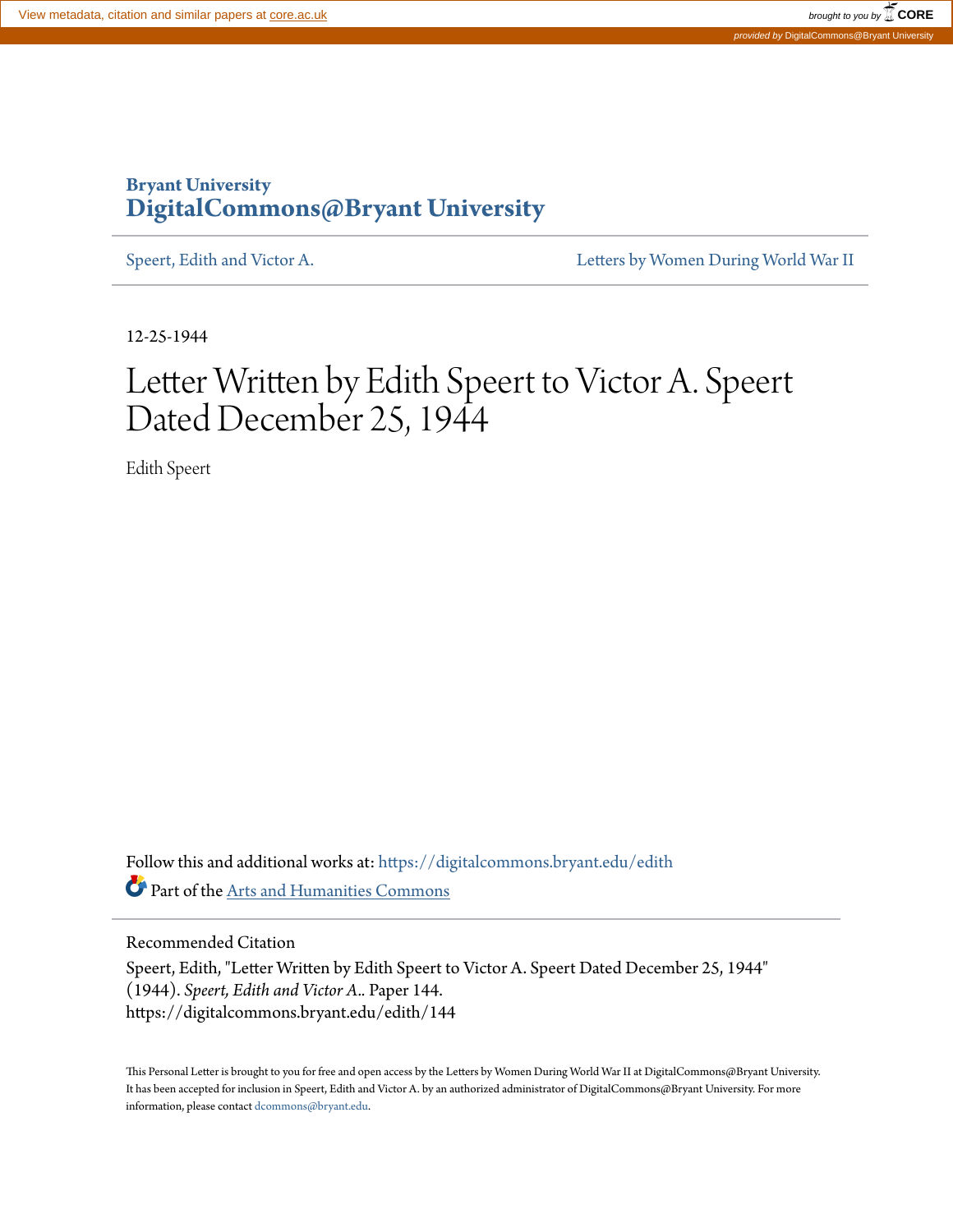not Sens site 3/24, buch Deanestdin Hesterday, made a steak pllo year dissent! They all badnlitted & cauld chat! over Isen Sang & Just came "rece" raom " made a que. also - took the there tall so gifte down there. We reaactes univer, talked " drank champagne. Jang. vie dans i Stringet 224 George assides, built excally must as getting to be a drinker Landey felt the al midnike, Oadplayed Janta Claus & handed alt quing returns! the was sixtenient & use all had Geoved have really, really seauca rave altho La did t